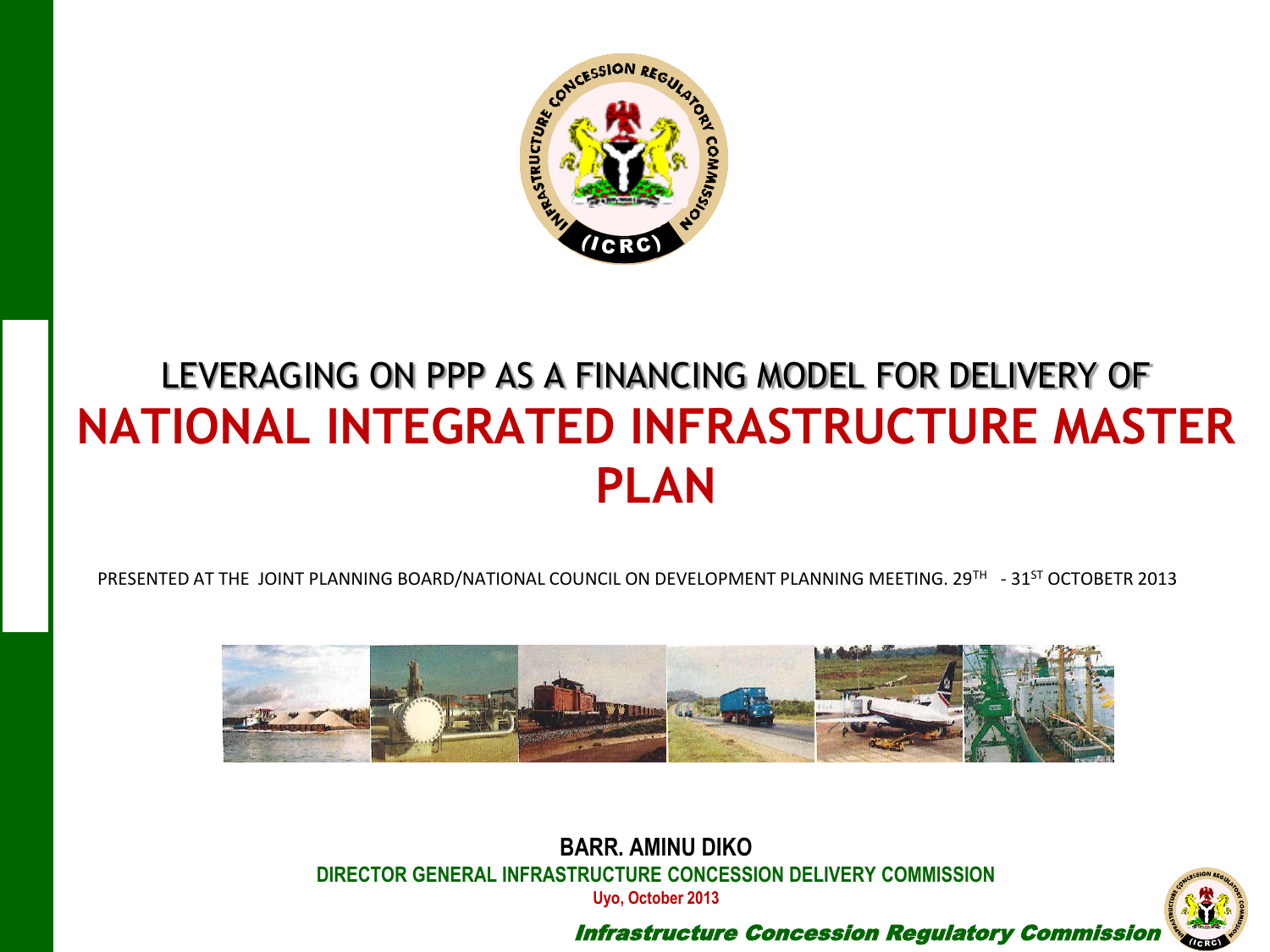# **Presentation Outline**

- 
- 2. Nigeria's PPP Framework
- 3. Critical Success Factors
- 4. The PPP Process
- 5. Challenges & Mitigation
- 6. Current Policy Initiatives
- 7. Conclusion

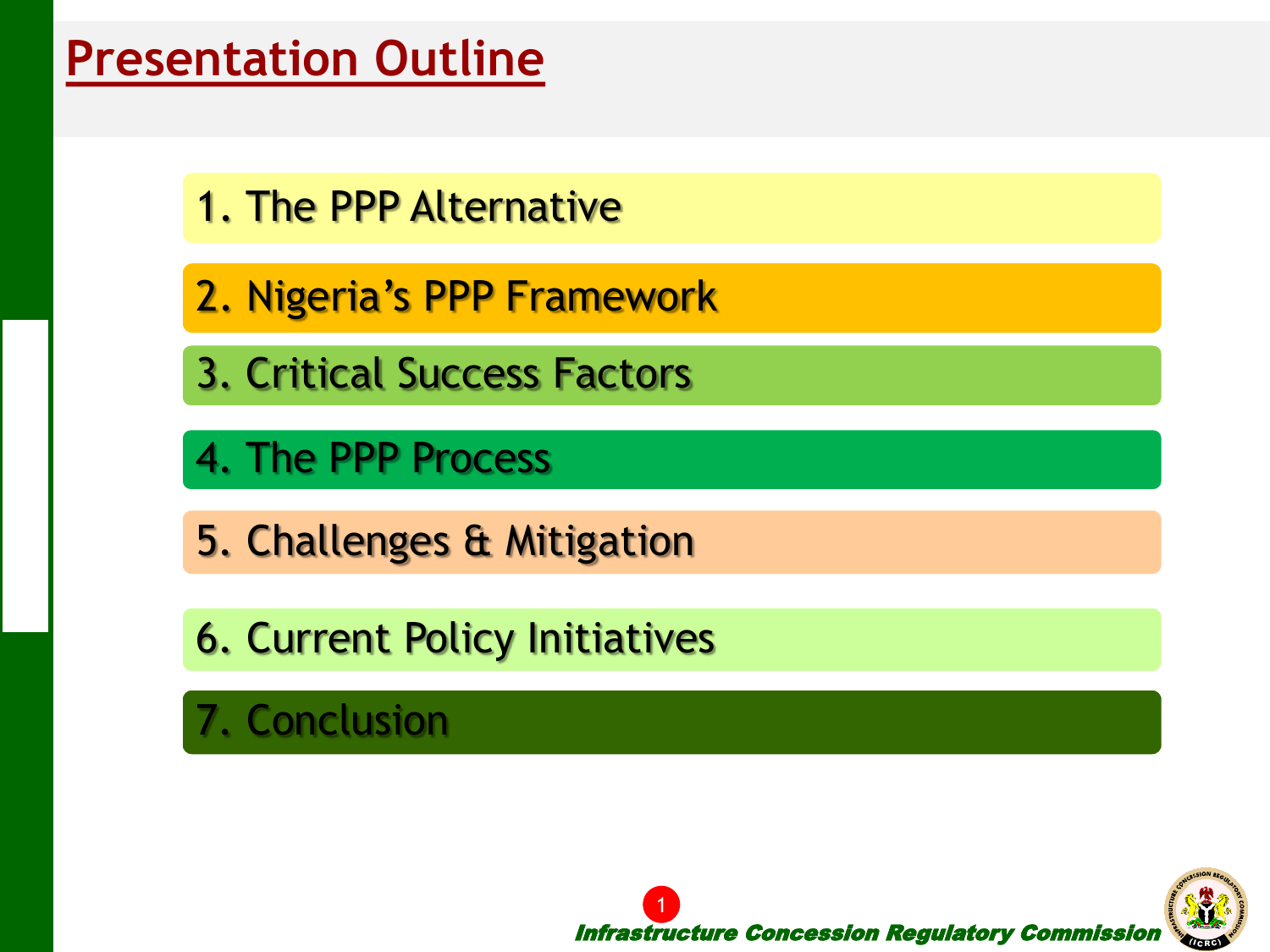

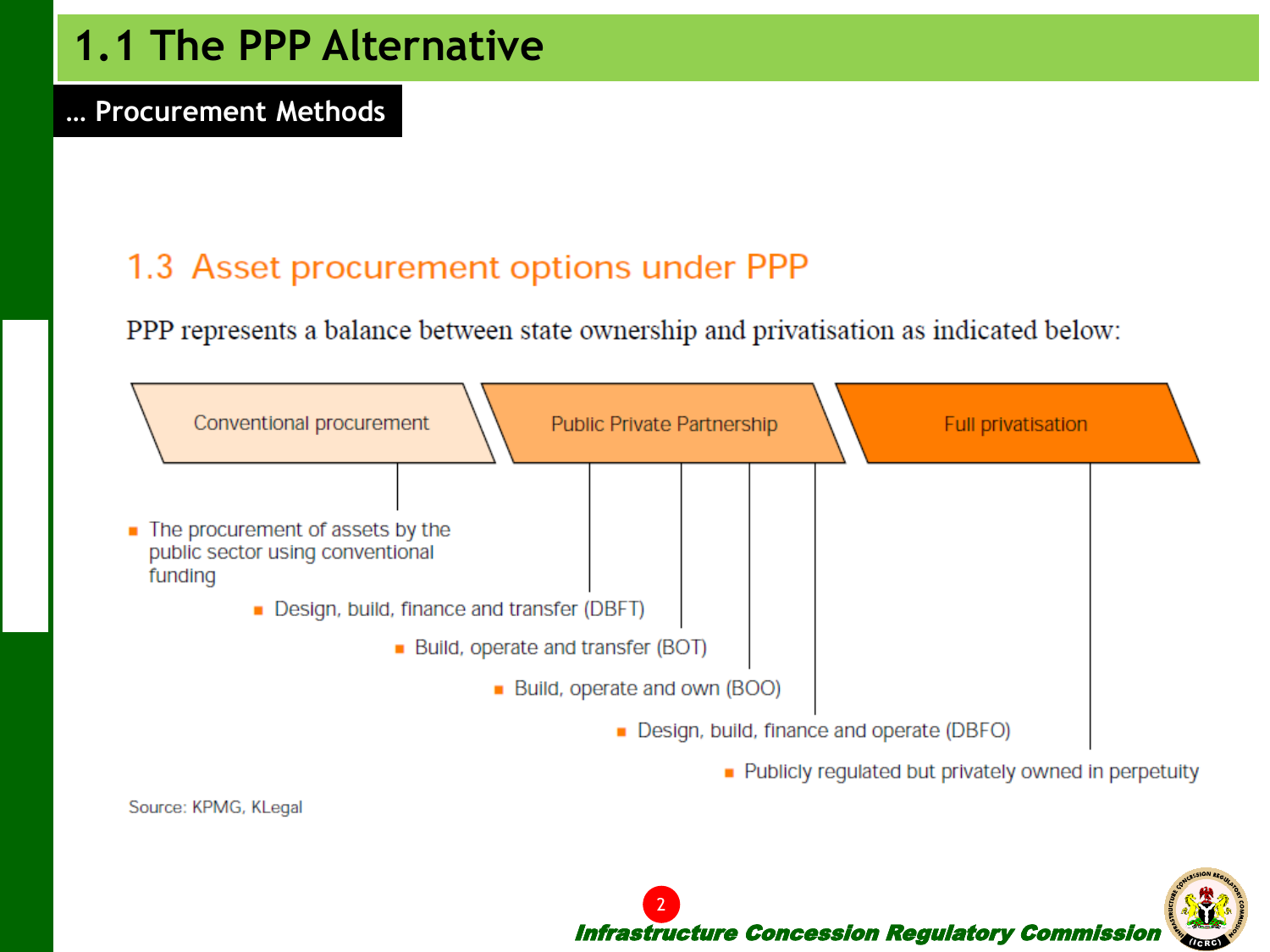## **1.2 The PPP Alternative**

**… PPP Advantages** 

Accelerate infrastructure provision

Promote faster implementation of projects

Engender reduced whole life costs of project

Better risk allocation between public and private sectors,

Better & sustainable incentive for private sector performance

Engender accountability in fund utilization

Improve the overall quality of service

Generate additional revenue for government

Improve overall value for money for the entire economy

Increased efficiency in the provision of services

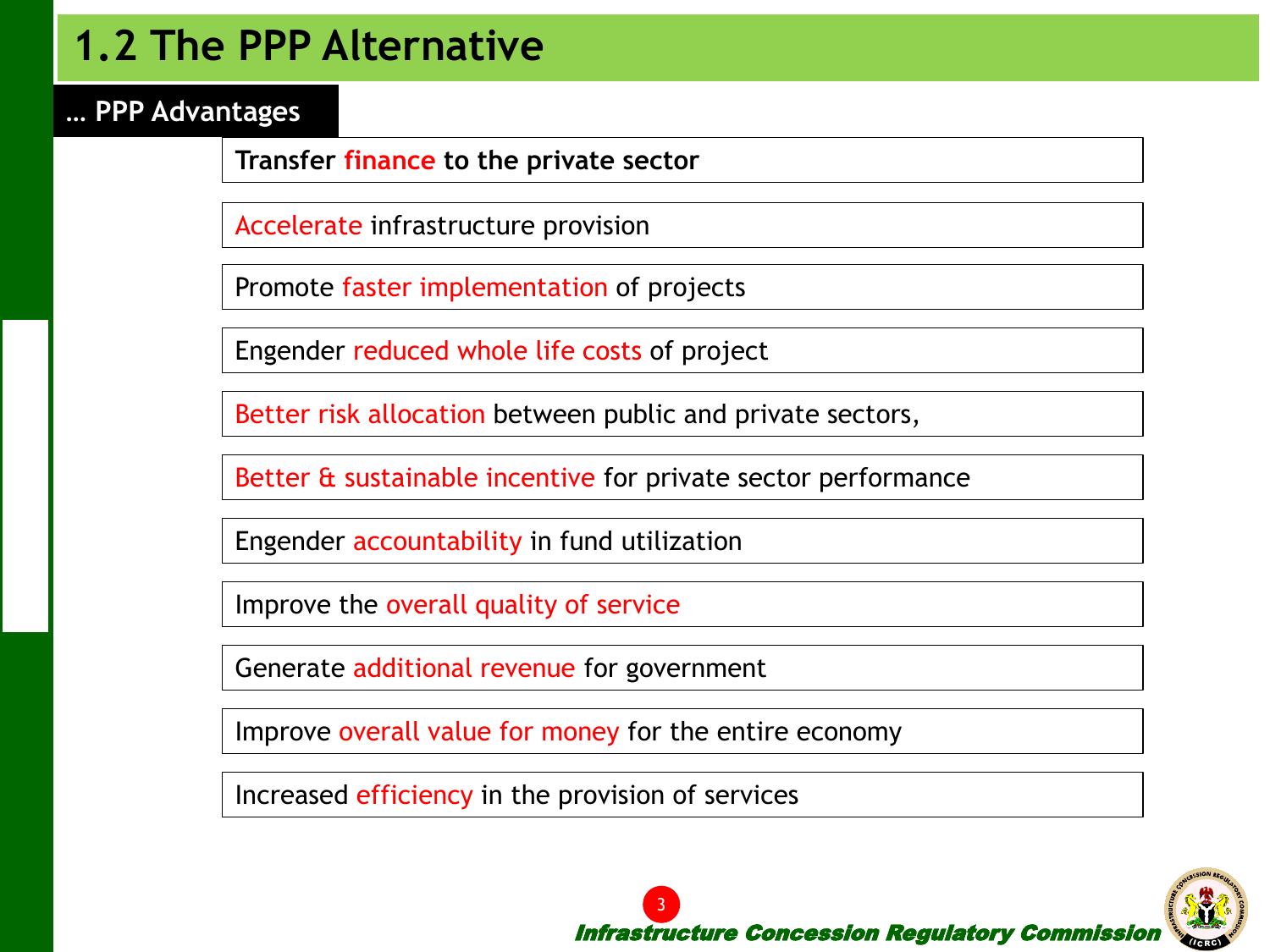# **2. Nigeria's PPP Framework**

#### **… PPP Framework**

Concession Regulatory Commission. (Sec 14. 1)

Provides general policy guidelines, rules and regulations.

Take custody of every concession agreement.

Ensure efficient execution of any concession agreement or contract entered by the Federal Government.

MDAs may enter into a contract with or grant concession to any duly prequalified private sector proponent for the financing, construction, operation, and maintenance of any infrastructure that is financially viable or any development facility of the Federal Government. (Section 1.1).



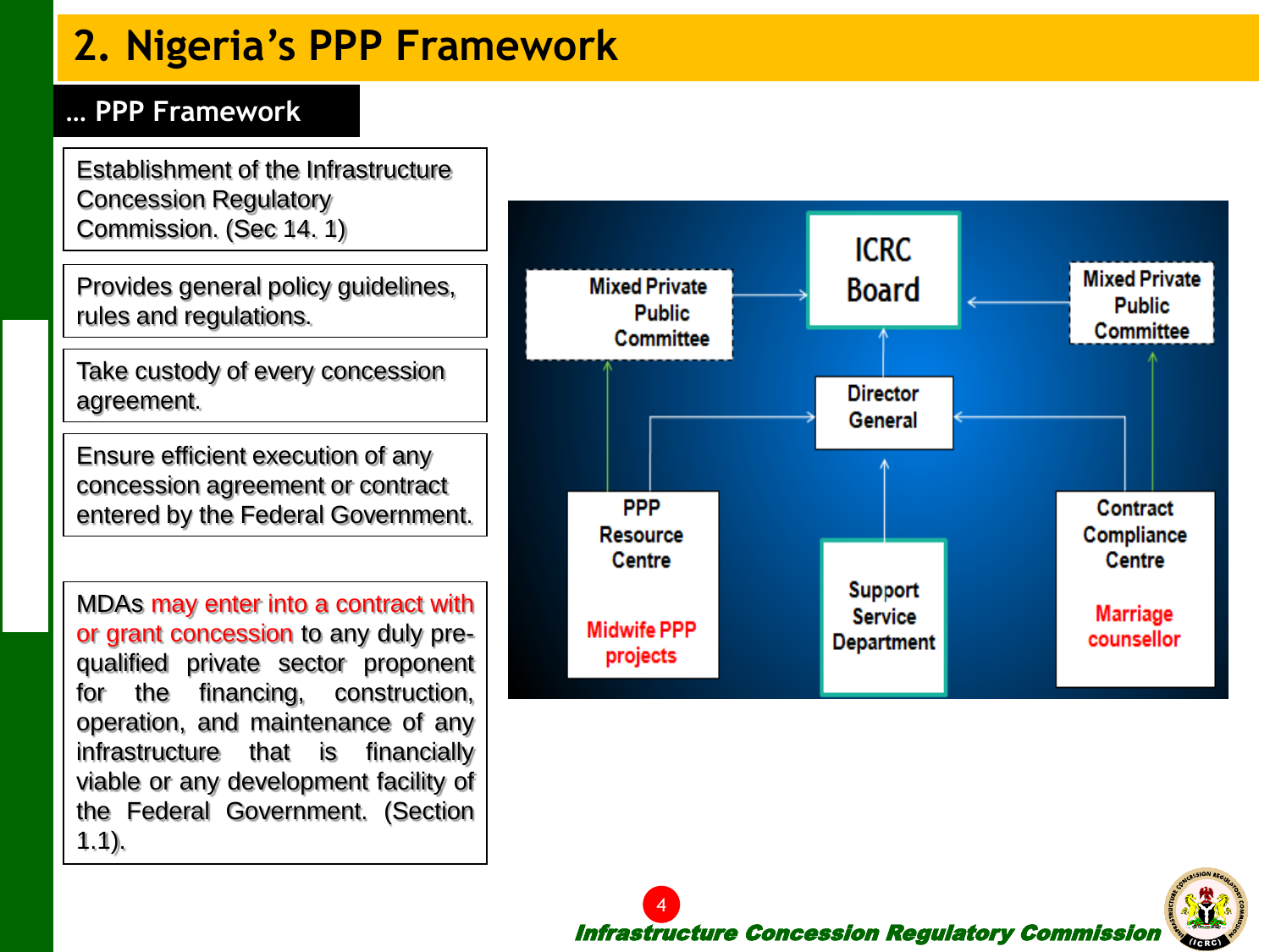## **3.1 The PPP Process**

### **… Key principles**

#### • **Value for Money**

The project appraisal will take account not only of cost but also risks and service quality

#### • **Public interest**

Adequate and prior consultation with end-users and other stakeholders of an infrastructure project should be the standard.

#### • **Output requirements**

The concept of "verifiable service standards" to be used as basis for output or performance based specifications.

#### • **Transparency**

The programme needs to have fiscal discipline and high standards of public and corporate governance to enhance its credibility, as transparency and probity can reduce concerns over corruption.

• **Risk allocation**

Risks will be allocated to the party best able to manage them.

#### • **Competition**

The benefits of private sector participation in infrastructure are increased by ensuring that business activities are subject to competition and appropriate commercial pressures, dismantling unnecessary barriers to entry, and implementing and enforcing adequate competition laws.

#### • **Capacity to deliver**

5

Authorities responsible for privately operated infrastructure must have the capacity to manage the commercial processes involved and to partner on equal basis with their private sector counterparts.

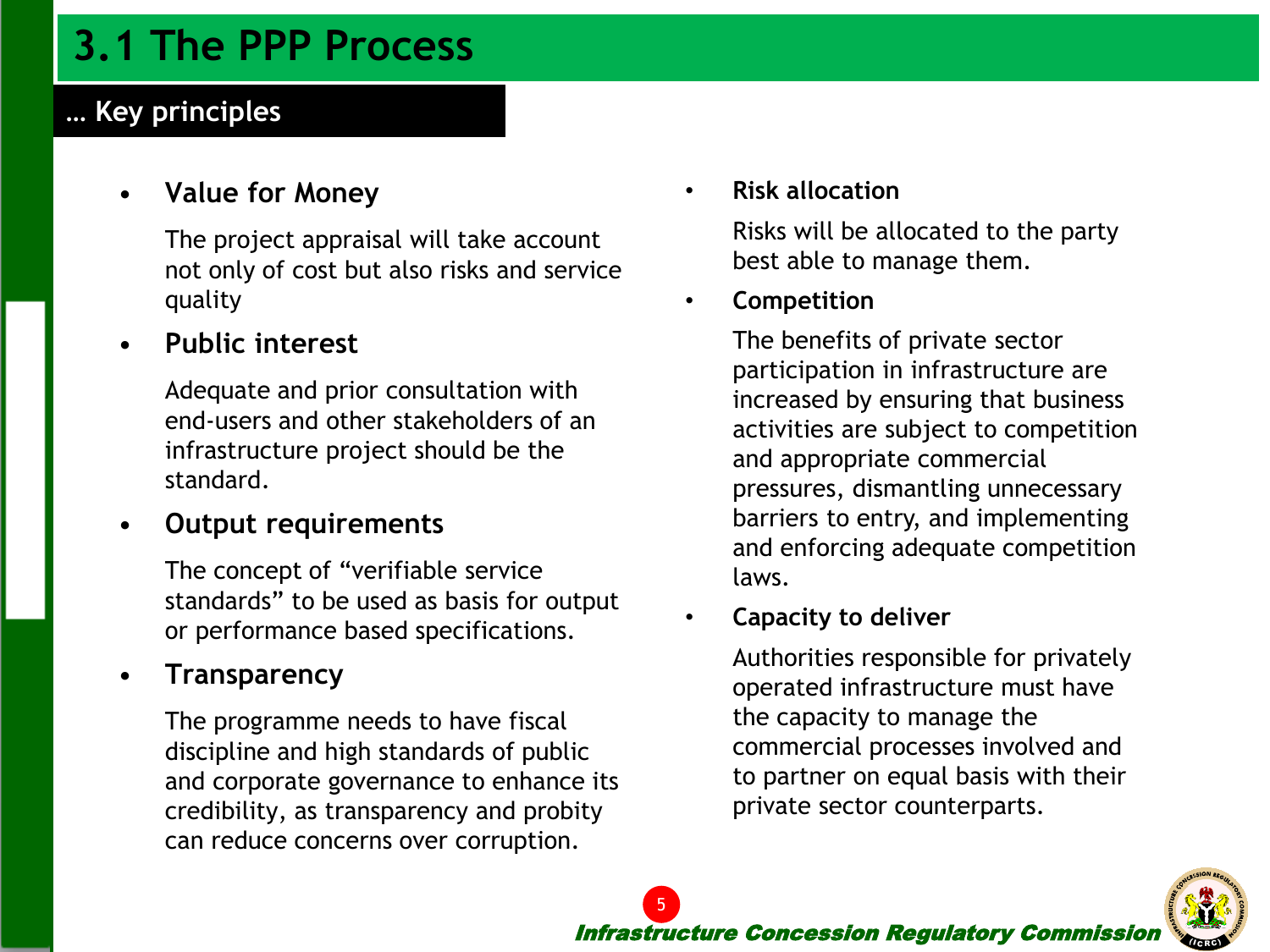## **3.2 The PPP Process**

#### **… Structure of PPP**

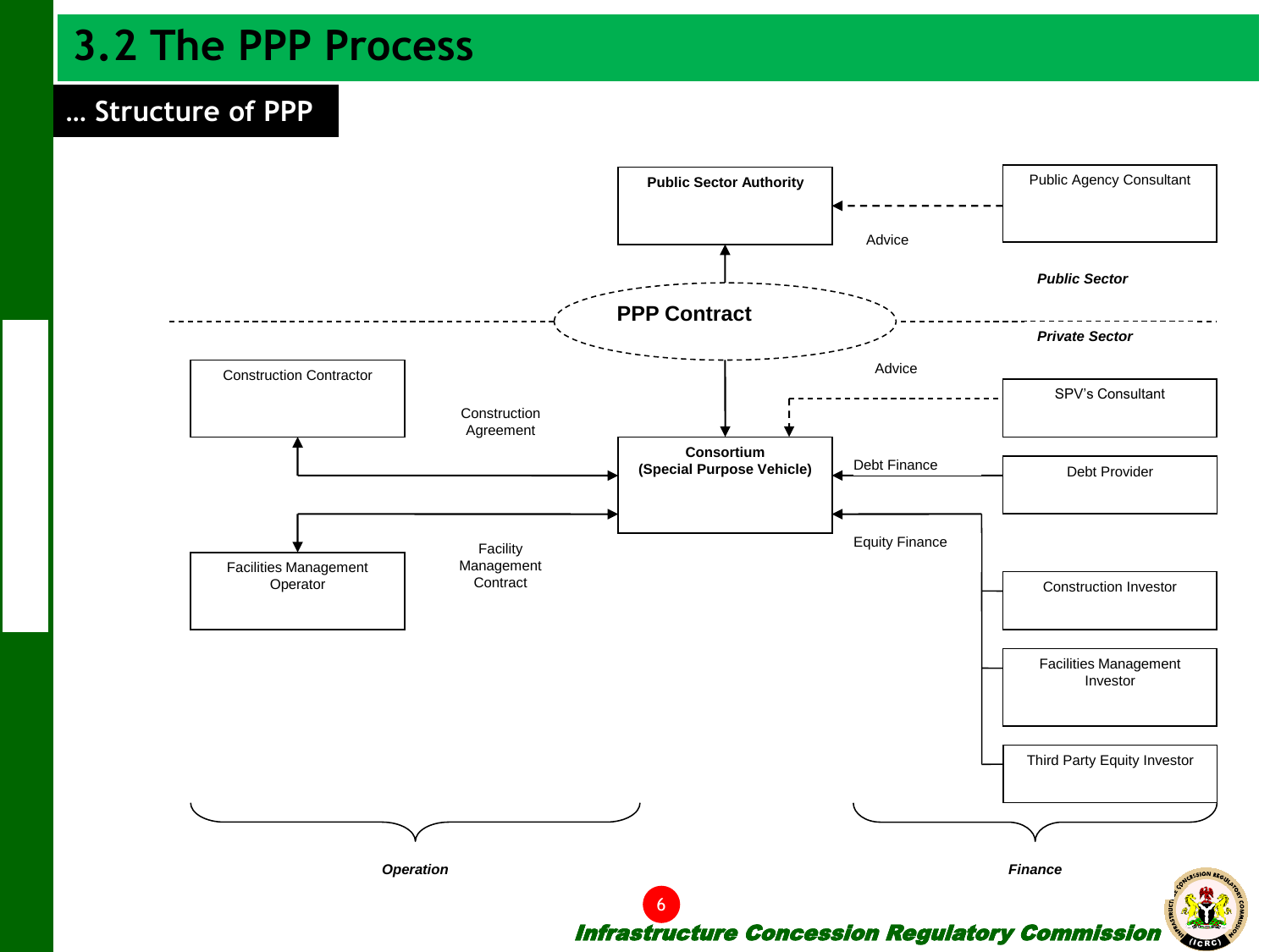## **3.3 The PPP Process**

### **… PPP Lifecycle**



*Note: Process showing the different phases of PPP project Development, through to procurement and execution/implementation*

7

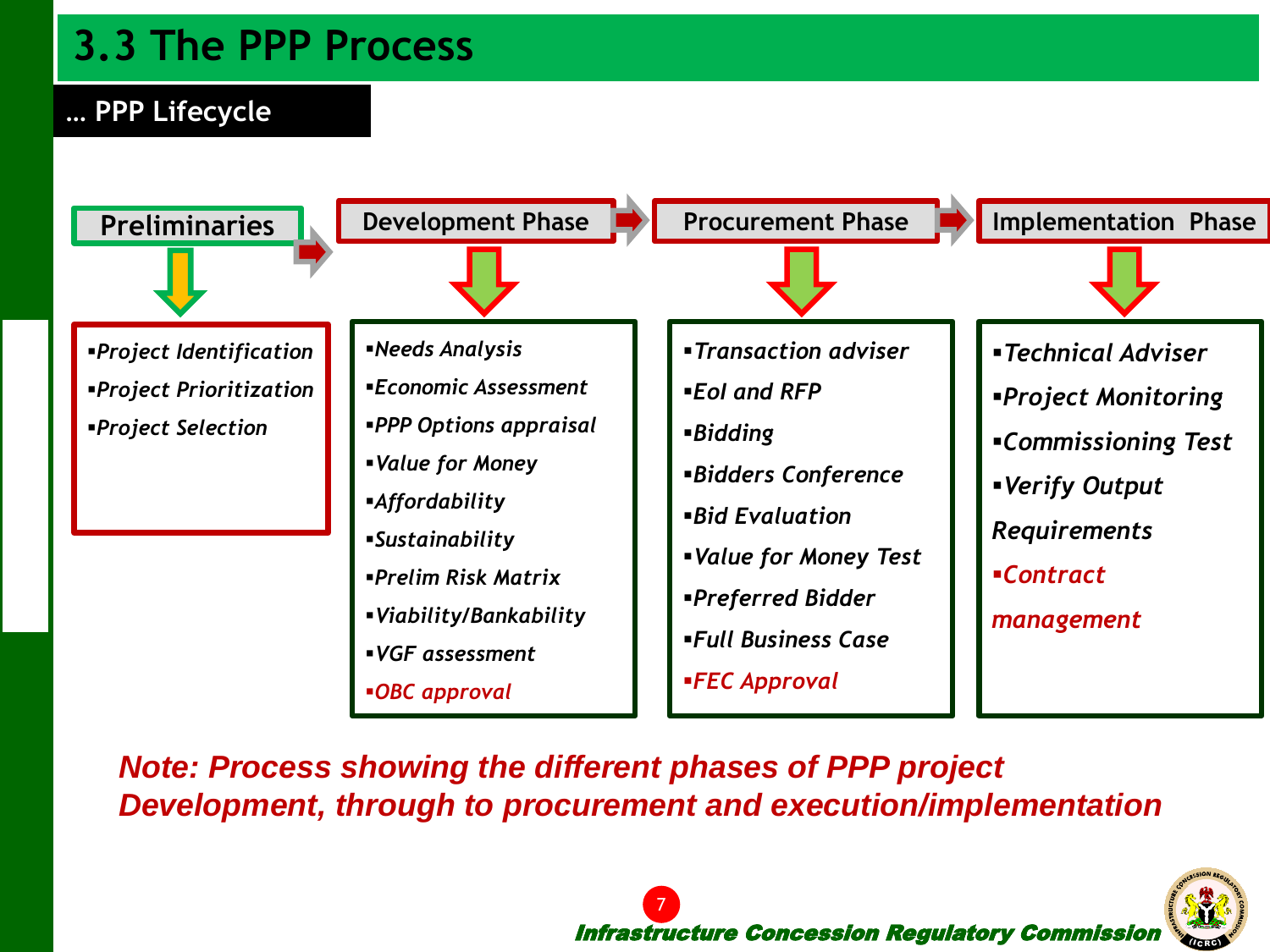## **3.4 The PPP Process**



Infrastructure Concession Regulatory Commission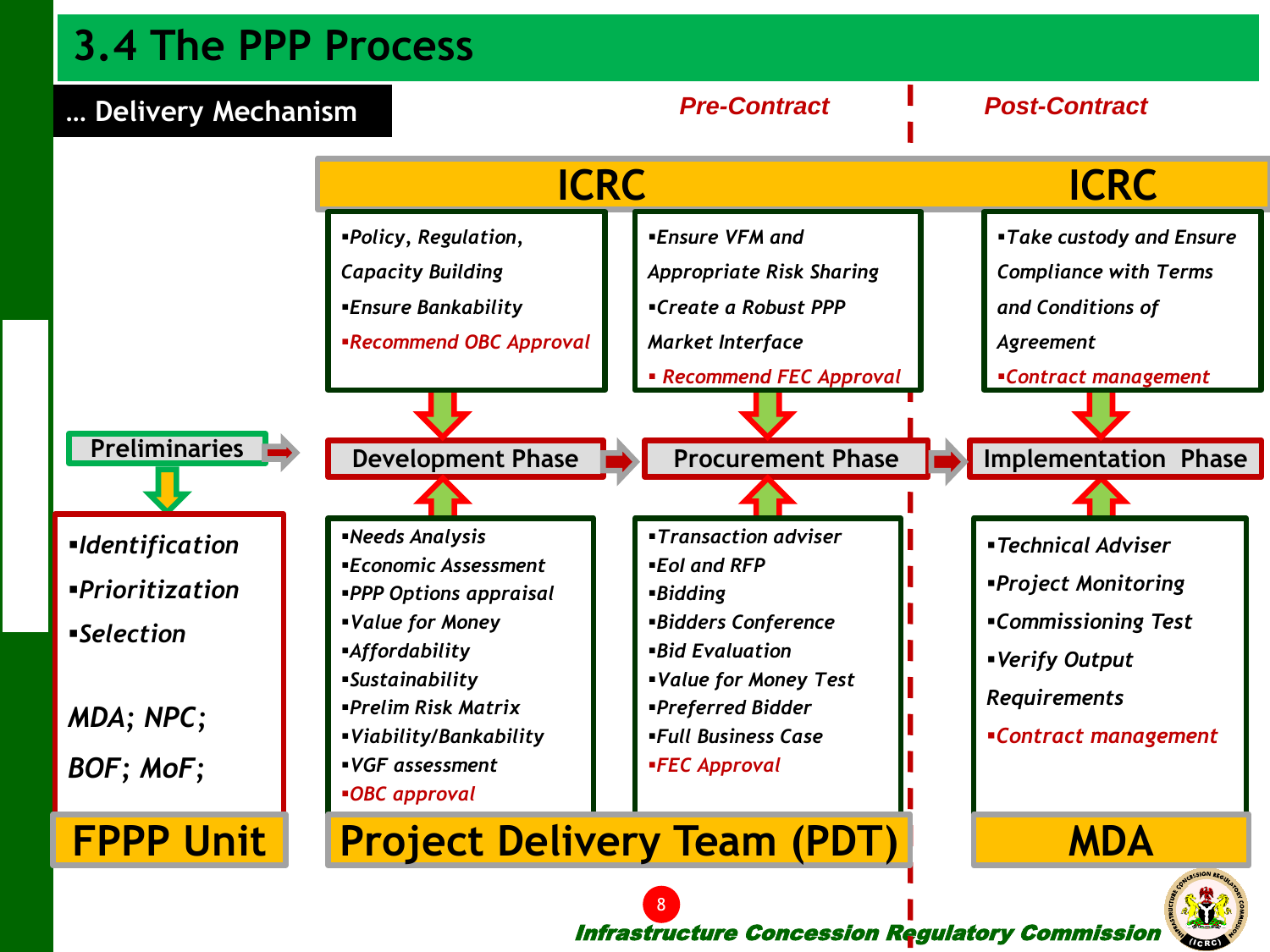## **3.5 The PPP Process - Preliminaries**



Infrastructure Concession Regulatory Commission *Note: Preliminary activities leading to the presentation of a list of approved Pipeline of PPP projects to the ICRC. List is Published by ICRC, before commencement of development activities. Submission to ICRC is by FPPPU, after scrutiny with MDA, DMO, NPC, and BoF* 9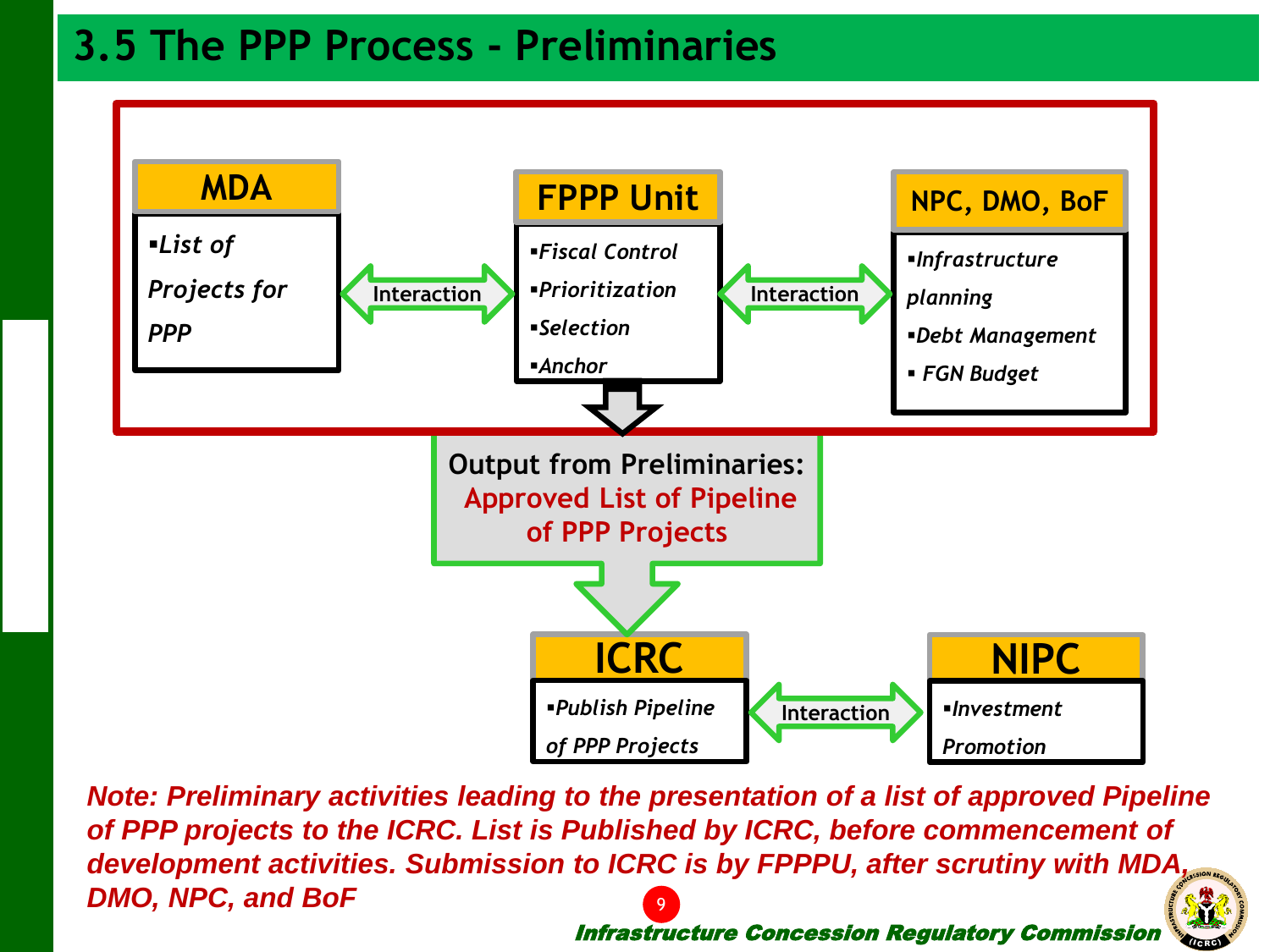## **3.6 The PPP Process**

### **… Development Interactions**



*Note: ICRC provides Guidelines and Capacity Building only. PDT submits OBC to ICRC for No Objection. ICRC Recommends OBC for approval, or sends back to FPPP Unit if found to be non-bankable. Minister of MDA presents recommended OBC to FEC for Approval*

10



#### Infrastructure Concession Regulatory Commission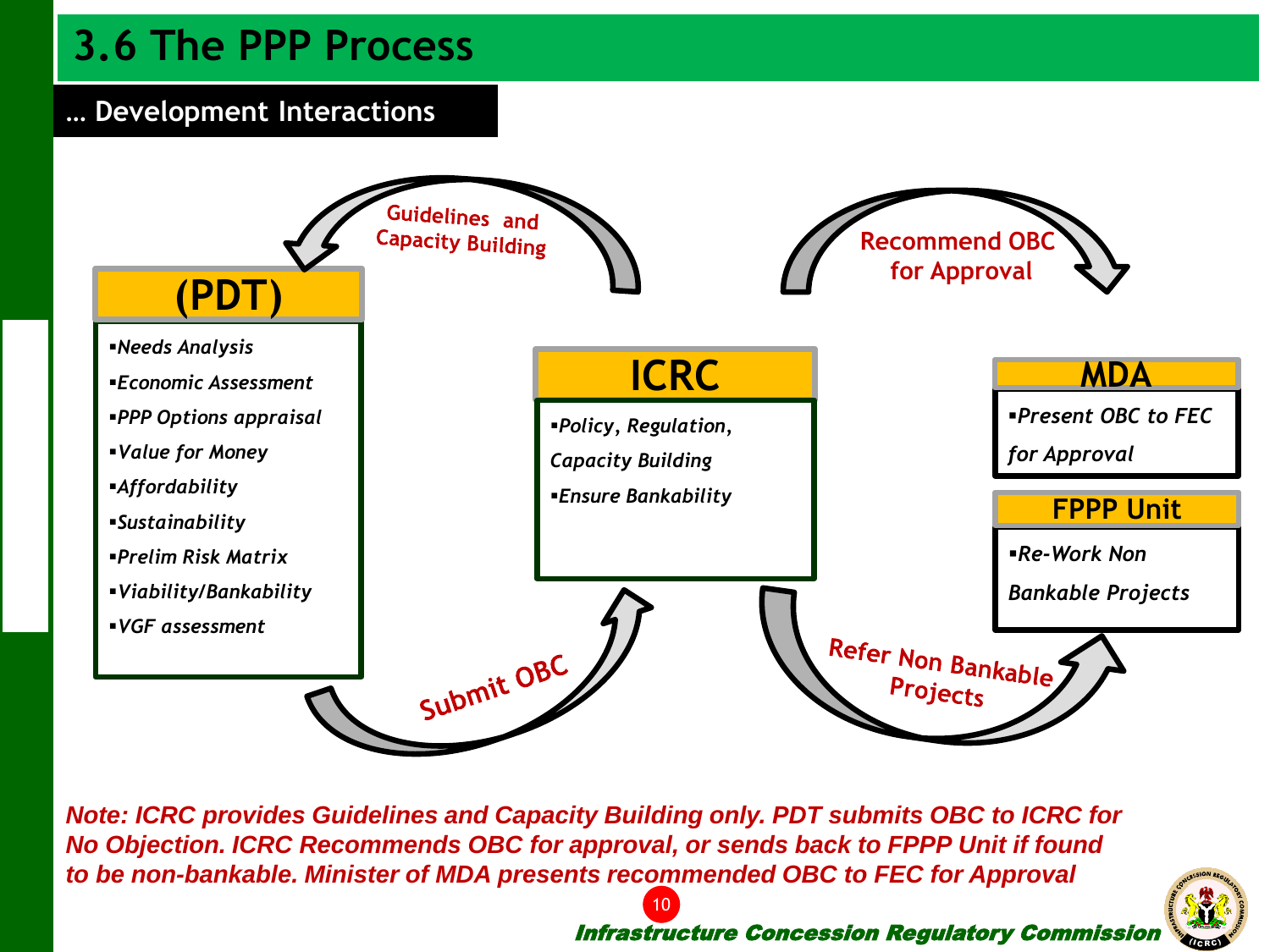## **3.7 The PPP Process**

#### **… Procurement Interactions**



*Note: ICRC provides Guidelines and Regulations only. PDT submits FBC to ICRC for No Objection. ICRC Recommends FBC for approval, or sends back to FPPP Unit if found to be unfair on risk allocation or becomes inactive. Minister of MDA presents FBC for FEC Approval*

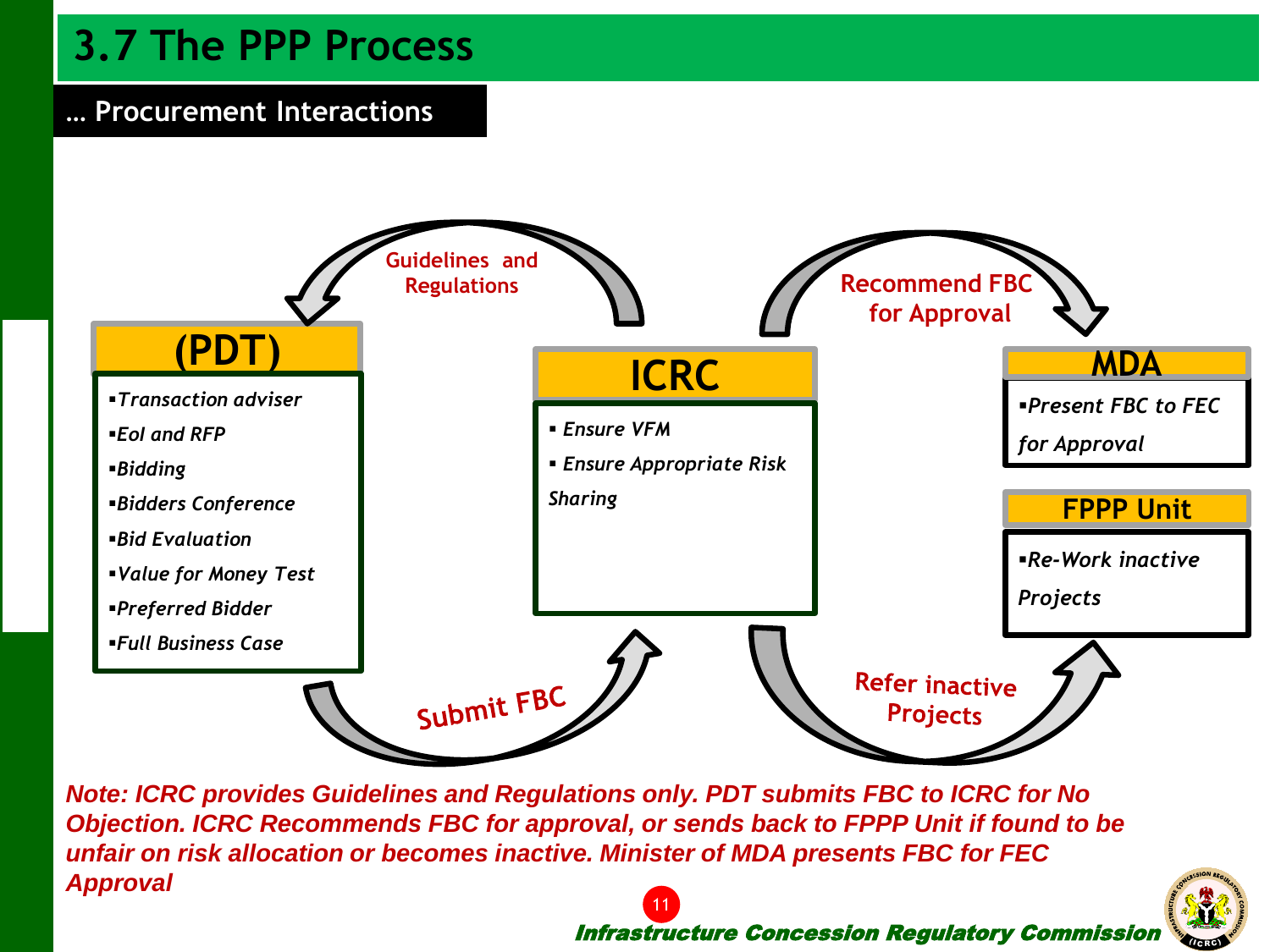## **3.8 The PPP Process**

### **… Execution & Implementation**

*MDA Executes PPP Agreement with Private Partner. Executed Agreement submitted to ICRC, and Agreement implemented as signed*



Infrastructure Concession Regulatory Commission 13 *Note: ICRC provides Guidelines and Regulations on Contract management. MDA and Concessionaires submit Reports and documentations as required in the PPP contract. ICRC submits annual report to Presidency, and proposes Policy and Regulatory reviews as necessary* 12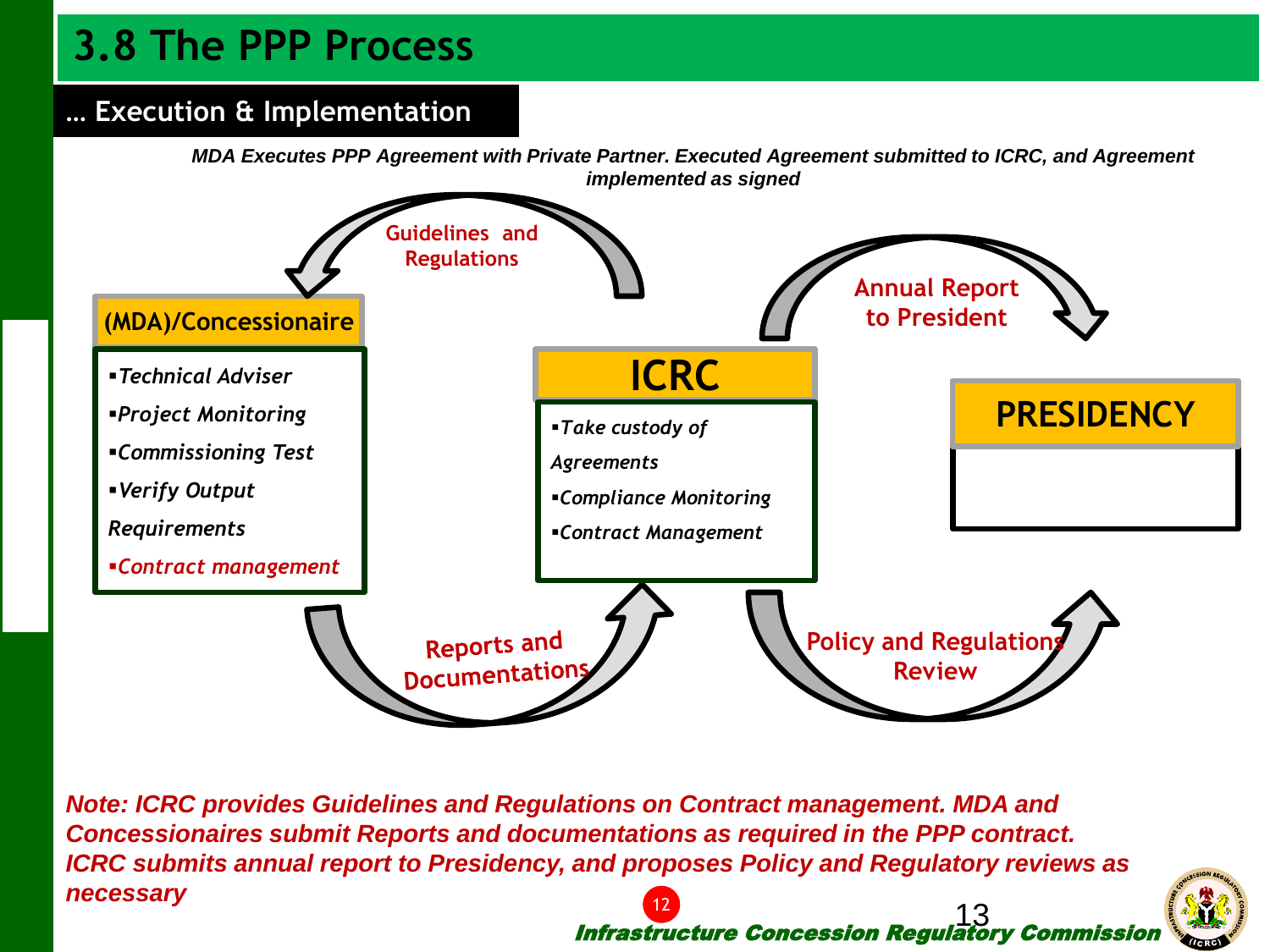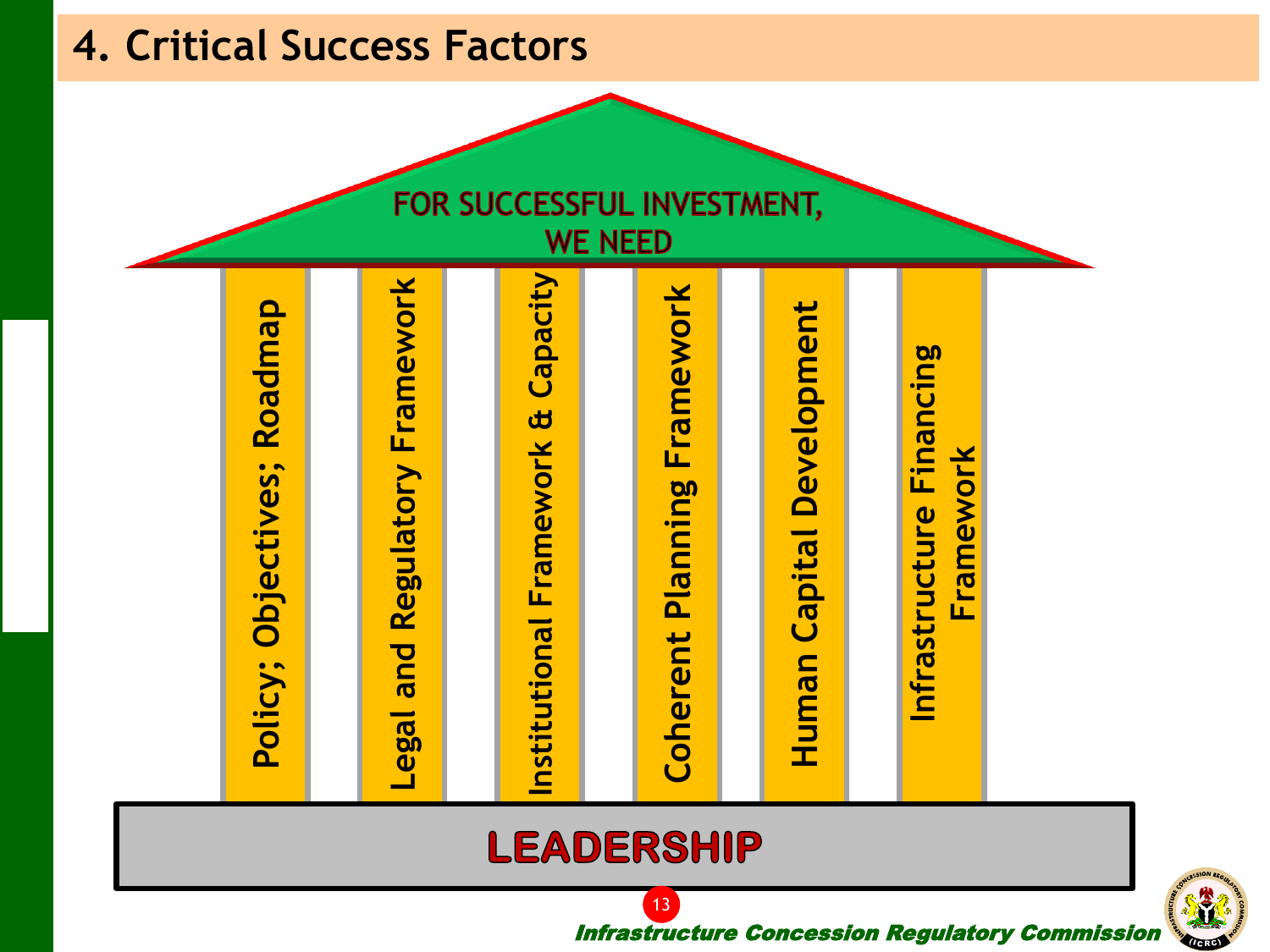# **5. Challenges & Mitigation**

### … Issues and Challenges

Having reviewed some of these projects, some of the issues and challenges include:

- $\Box$  Lack of national infrastructure blueprint;
- $\Box$  Unclear political direction and support;
- $\Box$  Weak regulatory and enforcement powers of ICRC;
- $\Box$  Inadequate financial modelling to enable proper affordability and value for money assessments;
- Technical capacity gaps;
- $\Box$  Lack of institutional framework for PPP project preparation;
- Inconsistency in the PPP Project Pipelines;
- Legacy concessions.

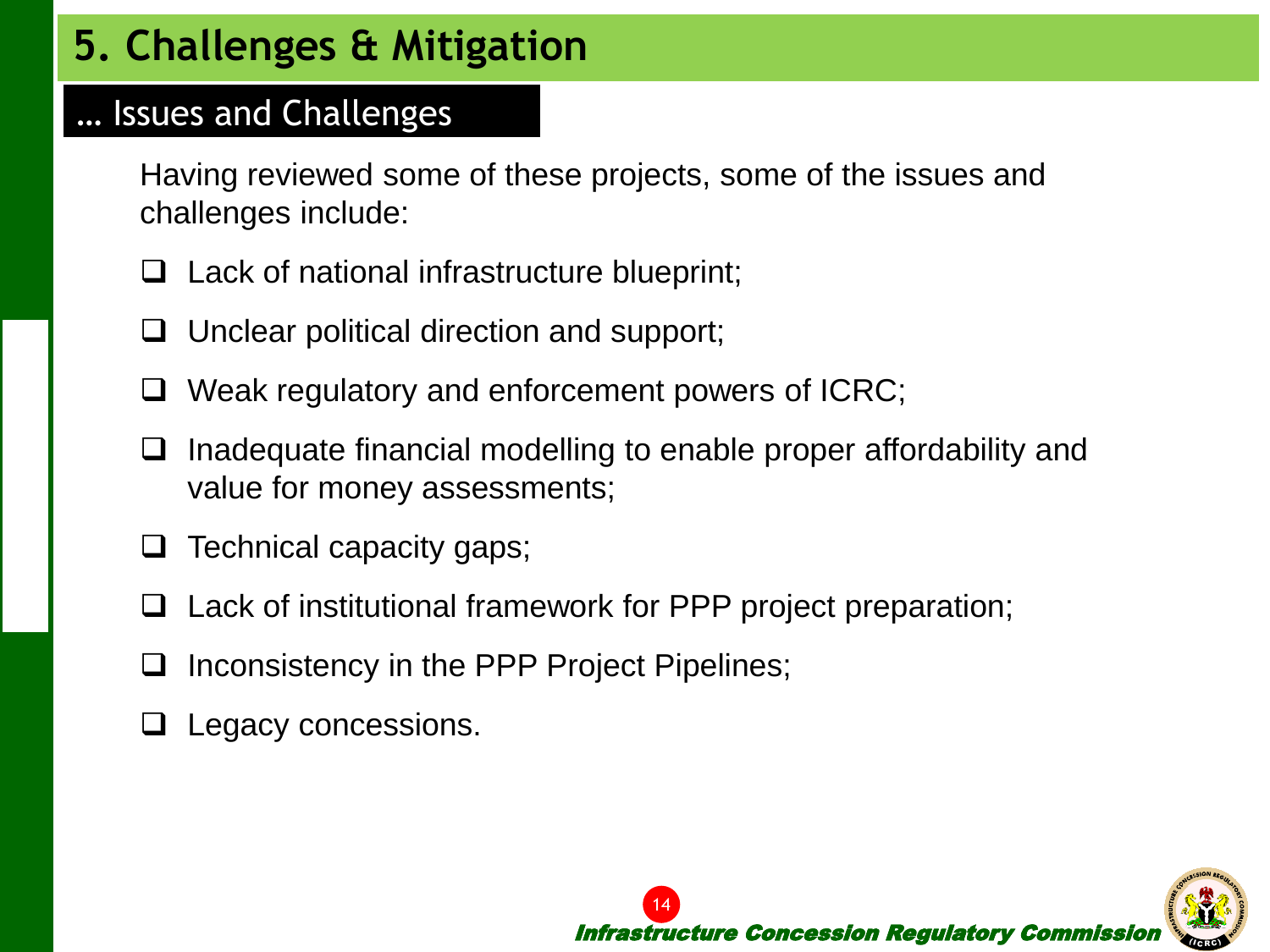# **6. Current Policy Initiatives**

### … Other Govt Initiatives

Comprehensive programme of capacity building with support of WB, DFID, AfDB in place.

Development of the National Integrated Infrastructure Master Plan

Development of long term financial instructments for PPP Collaborating with CBN, Bankers Committee, DMO, PENCOM etc to catalyse the.

Establishment of a VGF scheme to enhance PPP projects bankability in collaboration with FMF

Colloboration with state govts to establish similar subnational frameworks to ensure a robust and coherant PPP market nationwide

Ring fencing project for PPP implementation<br>
Comprehensive programme of capacity building with support of WB, DFID,<br>
AfDB in place.<br>
Development of the National Integrated Infrastructure Master Plan<br>
Development of long te Putting in place a coherent and effective communications strategy to ensure effective and sustained stakeholder interface and to facilitate flow of information to all key players

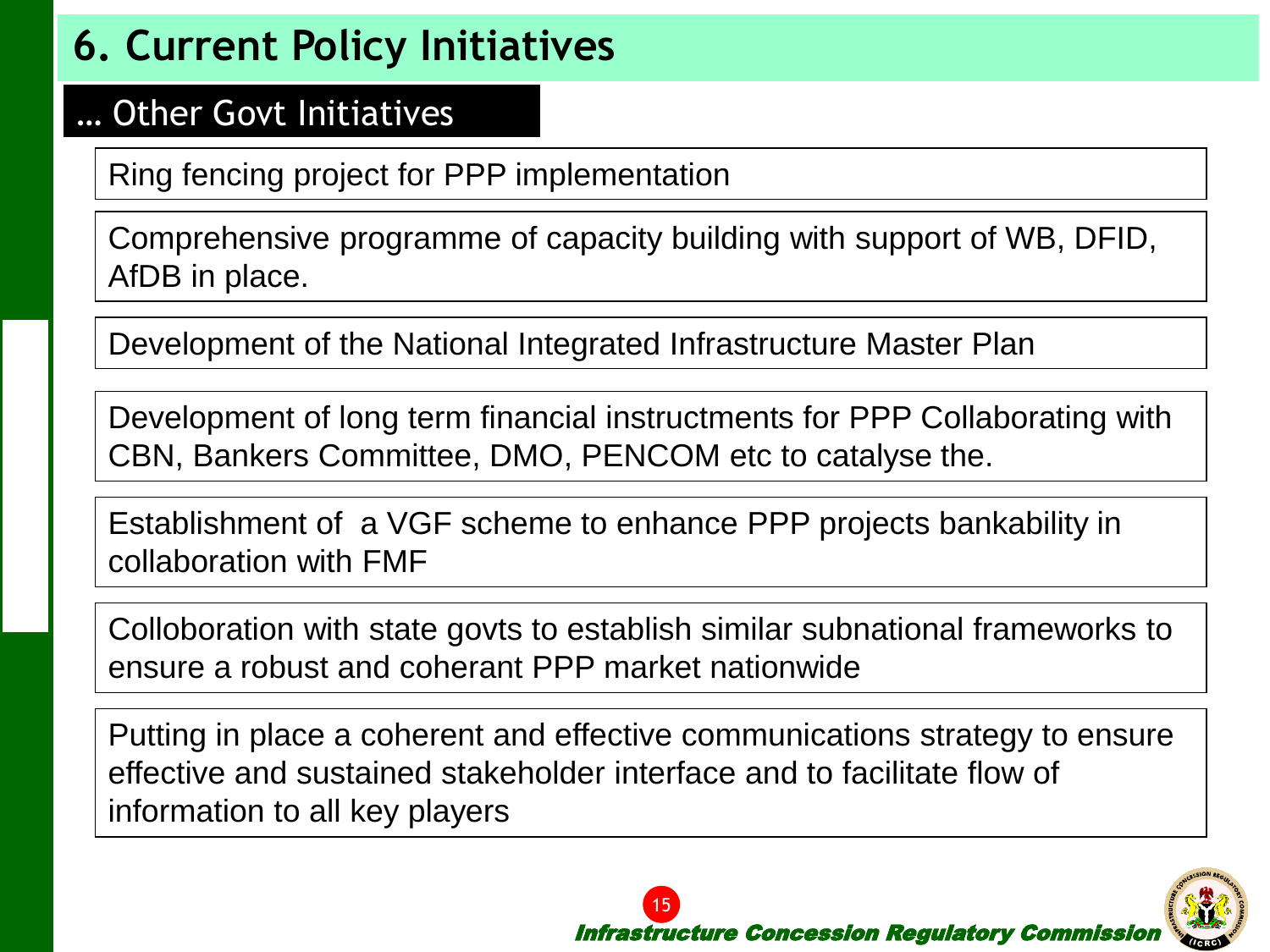## **7. Conclusion**

- Infrastructure Concession Regulatory Commission **To Scale up our Public Services (Quantum and Quality):** We must attract Credible, Competent, and Committed Private Investors
	- Our infrastructure investment plan has to be coherent, consistent, coordinated and consistent

## **To attract such Investors we must Develop and Sustain;**

- 1. A Sound Legal, Regulatory, and Institutional PPP Framework which inspires **Confidence**
- **2. In Integrated and Coherent Infrastructure Development Plan**
- 3. Capacity to Identify, Prioritize, and Develop Projects (In House) which are **Bankable** and attractive to Private Investors
- 4. An Open, **Competitive and Transparent** Procurement processes which ensure, and are seen to ensure **Value for Money**